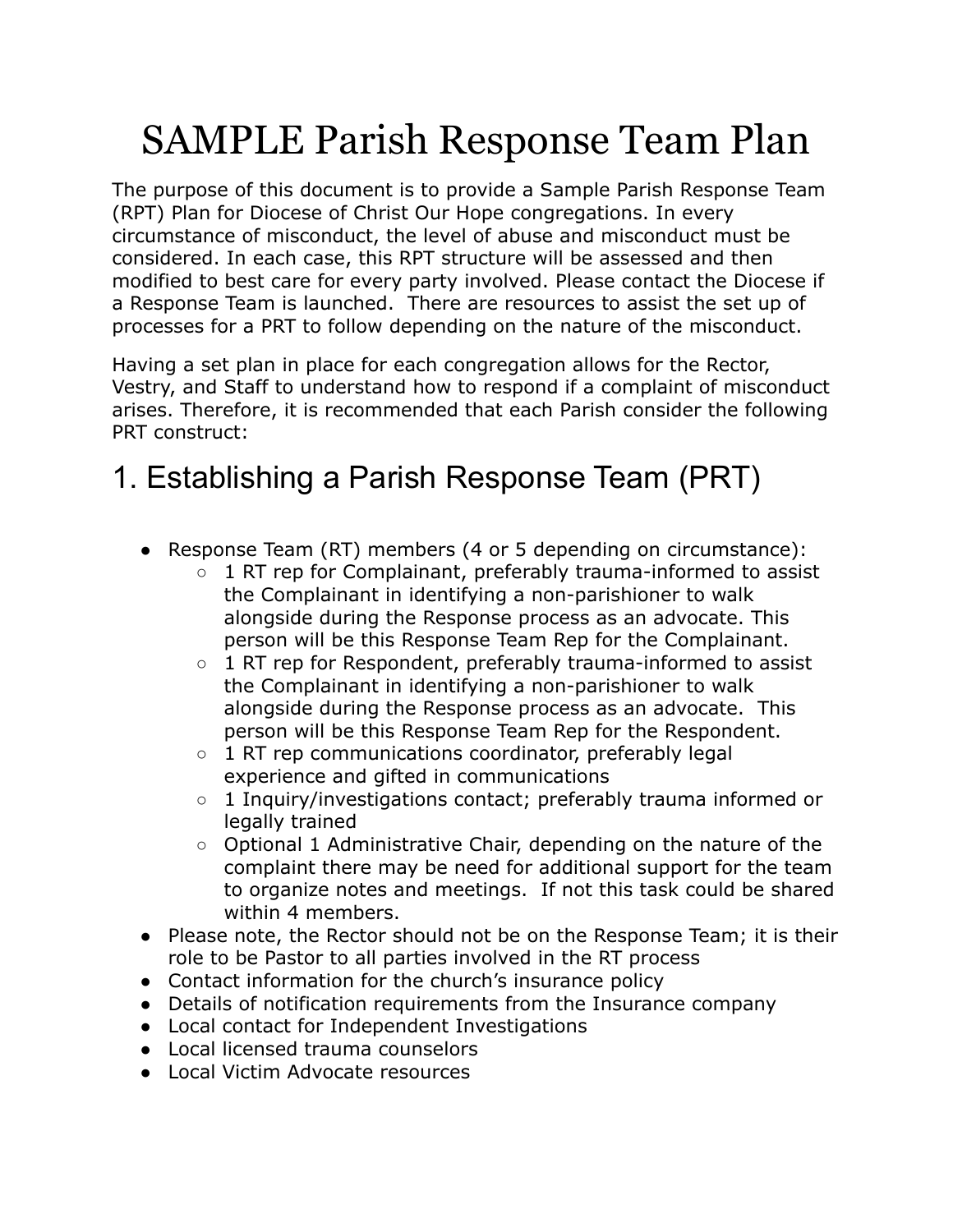## II. Important Definitions for the PRT:

**Advocate**: non-parish individual selected by the complainant and the respondent as a companion and support for the duration of the Response Team. This person may be a trained, certified Survivor Advocate, or this may be a person that the complainant and respondent each has selected as their safe companion in this response team process.

**Complainant**: person claiming to be the recipient of misconduct or to have knowledge of misconduct to another.

**Leadership**: Any person holding a position of authority derived from the church, including clergy, Parish Council, staff, small group leaders, and church members holding administrative positions. This also includes any person holding an ad hoc position of authority, such as service project coordinator or chaperone, while acting under the auspices of the position.

**Respondent**: person accused of misconduct or abuse.

### III. Launch a PRT:

Designated response team, appointed by the vestry, of four to five individuals appointed to review abuse and misconduct complaints.

## IV. Roles and Responsibilities

Each member of the PRT will agree to strict confidentiality and care for every party involved.

- Complainant and their Advocate: The one who has submitted a complaint in writing and their support person, a non-parishioner and potentially a professional victim's advocate if the situation should require.
- Respondent and their Advocate: The one who is the subject of a complaint of abuse or misconduct and their support person, a non-parishioner and potentially a professional victim's advocate if the situation should require.
- Complainant PRT Contact: This person is not the advocate for the Complainant. This contact for the team is the Respondent's point person during the Response Team. They can assist the Complainant in identifying a non-parishioner or a professional victim's advocate to walk alongside during the Response process as an advocate. This person should have regular scheduled meetings with the respondent and their selected support person. And consistently be present on any and all PRT meetings on behalf of the Complainant. This person also